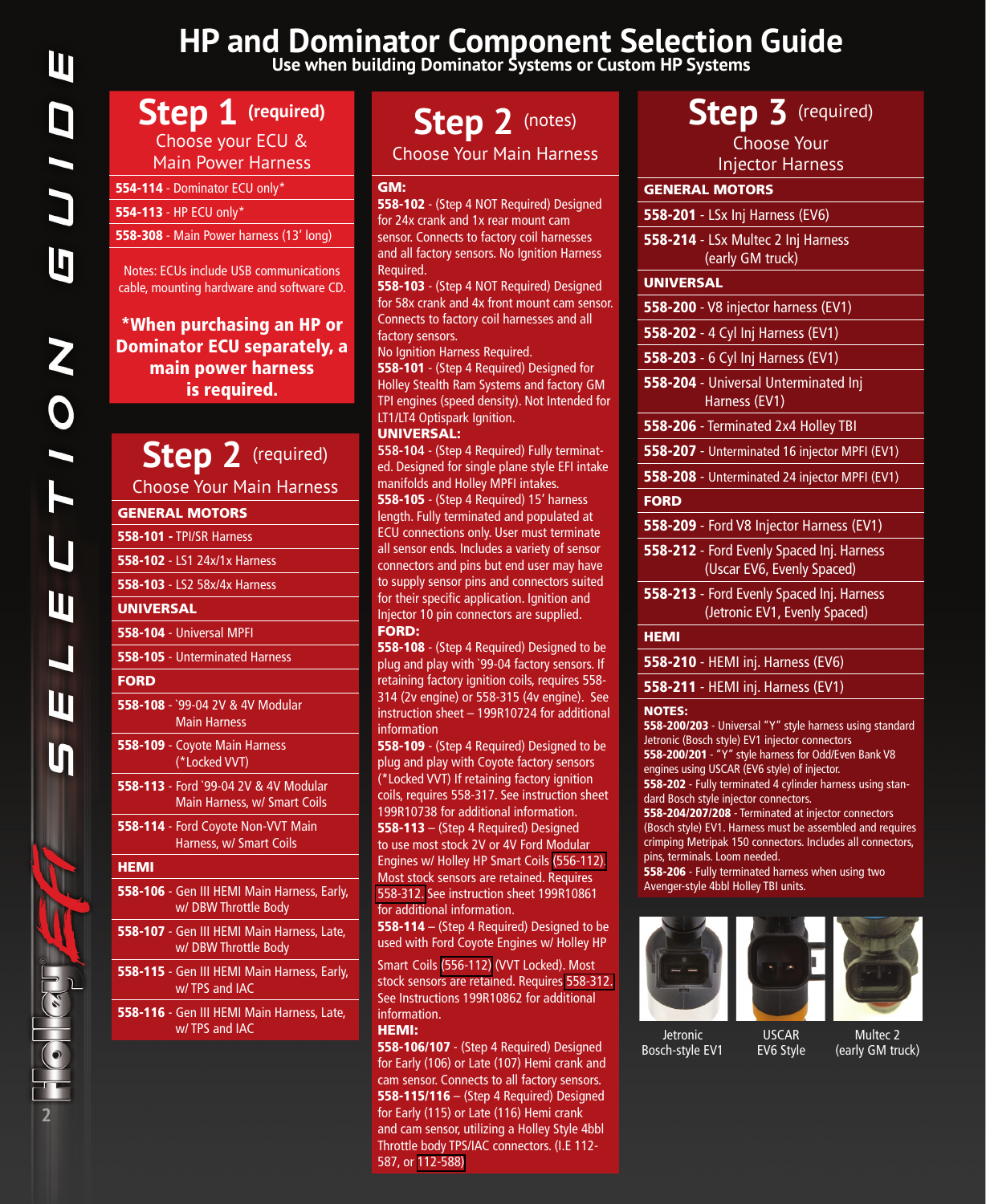# Step 3.1 (Optional)

Choose Your Injectors

- 522-191  [Single Inj 19PPH](https://www.holley.com/522-191)
- 522-198 [8 pk Inj 19PPH 300HP](https://www.holley.com/522-198)
- 522-241 [Single Inj 24PPH](https://www.holley.com/522-241)
- 522-248 [8 pk Inj 24PPH 385HP](https://www.holley.com/522-248)
- 522-301 [Single Inj 30PPH](https://www.holley.com/522-301)
- 522-308 [8 pk Inj 30PPH 480HP](https://www.holley.com/522-308)
- 522-361 [Single Inj 36PPH](https://www.holley.com/522-361)
- 522-368 [8 pk Inj 36PPH 575HP](https://www.holley.com/522-368)
- 522-421 [Single Inj 42PPH](https://www.holley.com/522-421)
- 522-428 [8 pk Inj 42PPH 670HP](https://www.holley.com/522-428) • 522-481 [- Single Inj 48PPH](https://www.holley.com/522-481)
- 
- 522-488 [8 pk Inj 48PPH 765HP](https://www.holley.com/522-488)
- 522-661 [Single Inj 66PPH](https://www.holley.com/522-661) • 522-668 [- 8 pk Inj 66PPH 1050HP](https://www.holley.com/522-668)
- 522-831 [Single Inj 83PPH](https://www.holley.com/522-831)
- 
- 522-838 [8 pk Inj 83PPH 1325HP](https://www.holley.com/522-838) • 522-121 [- Single Inj 120PPH](https://www.holley.com/522-121)
- 
- 522-128  [8 pk Inj 120PPH 1900HP](https://www.holley.com/522-128)
- 522-161 [Single Inj 160 PPH](https://www.holley.com/522-161) • 522-168 [- 8pk inj 160 pph 2525HP](https://www.holley.com/522-168)
- NOTES:

Holley Fuel Injectors have an EV1 Body Style, w/ a Jetronic (Bosch Style) Connector. Horsepower Ratings for Naturally Aspirated Gasoline Engine @ 43.5psi and 100% Injector Duty Cycle w/ a BSFC of .50 (Maximum Recommended Injector Duty Cycle = 80%) To Calculate Fuel Injector Size for custom or boosted gasoline applications, use the following Equations.

Typical BSFC numbers:  $N/A = .45-.50$ , Supercharged =  $.55 - .60$ , Turbocharged =  $.60 - .65$ TO CALCULATE MAX HP FOR A GIVEN INJ. SIZE: Inj. Size (lb./hr.) X Duty Cycle ÷ BSFC = HP Per. Inj. x Quantity of Inj. = HP Example: (66 x .8)  $\div$  5 = 105.6 x 8 = 844.8 HP TO CALCULATE MAX HP BASED ON INJ. SIZE: Inj. Size (lb./hr.)= HP ÷ number of cylinders x BSFC ÷ Duty Cycle



# **Step 4** (required)

Choose Your Ignition Harness

## GENERAL MOTORS

558-304 - Small Cap Computer<br>Controlled GM HEI Ign. Harness

### UNIVERSAL

- 558-302 [Tach Input Adapter \(CD Box](https://www.holley.com/558-302)  Only, No Timing Control)
- 558-303 [Mag Pickup Ign Harness](https://www.holley.com/558-303)
- 558-306 [Universal Unterm Ign Harness](https://www.holley.com/558-306)
- 558-307 [Universal Coil On/Near Plug](https://www.holley.com/558-307)  (COP) Ign. Harness
- 558-312 [HP Smart Coil Sub Harness](https://www.holley.com/558-312)
- 558-313 [FAST Ignition Adapter](https://www.holley.com/558-313)
- 558-410 [Crank/Cam Ign Harness](https://www.holley.com/558-410)  (Hall Effect)
- 558-431 Crank/Cam Ign. Harness [\(Ferrous Crank/Magnetic Cam\)](https://www.holley.com/558-431)

## **FORD**

- 558-305 [Ford V8 SFI TFI Ign. Harness](https://www.holley.com/558-305)
- 558-314 [2V Ford Modular Coil Harness](https://www.holley.com/558-314)
- 558-315 [4V Ford Modular Coil Harness](https://www.holley.com/558-315)
- 558-317 [Ford Coyote Coil Harness](https://www.holley.com/558-317)

### **HEMI**

- 558-310 [HEMI Coil Harness, Early FCI](https://www.holley.com/558-310)
- 558-311 [HEMI Coil Harness, Late Tyco](https://www.holley.com/558-311)

# **Step 4** (notes)

Choose Your Ignition Harness

#### NOTES:

Select one that meets customer's needs if controlling timing. No Ignition harness required if selecting a Holley EFI Distributor in Step 4.1

#### GM:

[558-304 - Connects to small cap computer](https://www.holley.com/558-304)  controlled GM HEI.

#### UNIVERSAL:

558-303 - Semi- Terminated. Used to connect to a magnetic pickup distributor or crank trig-<br>[ger. Customer must supply sensor connectors/](https://www.holley.com/558-303) pins.

558-306 - Semi-terminated. Includes all wiring to hook up to any crank and cam sensor. Shield/ground cable used. Customer must supply crank/cam pins and connectors for their specific sensor and may have to crimp metripak 150 pins.

558-307 - Allows the use of GM LSx coils or Holley HP smart coils on a non-LS engine, [specifically the ECU to coil harness wiring. The](https://www.holley.com/558-307)  customer has to supply either the factory GM coil harnesses for LS coils, or 558-312 sub-harness for Holley HP smart coils. This harness pins directly into the ECU.

558-313  $-$  Designed to be used with a FAST Dual Sync Distributor.

558-410 - Fully terminated harness. Connects [to Holley 60-2 crank sensor and GM Cam-Sync](https://www.holley.com/558-410)  Distributor AC Delco PN 213-350 or eficonnection.com sync pulse distributor.

**558-431** – Designed to be used with a Hall Effect Crank Sensor [\(554-118\)](https://www.holley.com/554-118) and a Magnetic Pickup Cam Sensor [\(554-125\)](https://www.holley.com/554-125).

#### FORD:

558-305 - Connects to Ford 86-93 HO V8 SFI TFI distributors.

558-314 – Designed to be plug and play with 99-04 2v factory coils. (2) Coil Driver's required, Part number (1) [554-122 \(Pair\) or](https://www.holley.com/554-122)  (2) [554-123 \(Single\).](https://www.holley.com/554-123)

558-315  $-$  (2) Coil Driver's required, Part [number 554-122 \(Pair\) or 554-123 \(Single\).](https://www.holley.com/558-315) 558-317 –  $(2)$  Coil Driver's required, Part number 554-122 (Pair) or 554-123 (Single). [See Instruction sheet 199R10738 for addition](https://www.holley.com/558-317)al information.

## HEMI:

558-310 - Designed for early Hemi crank [and cam sensor. Connects to and all factory](https://www.holley.com/558-310)  Sensors. For Use with Stock Coils. 2x Coil Driver's required, Part numb[er 554-122 \(Pair\)](https://www.holley.com/554-122)  or [554-123 \(Single\).](https://www.holley.com/554-123)

558-311 - Designed for late Hemi crank [and cam sensor. Connects to and all factory](https://www.holley.com/558-311)  sensors. For use with Stock Coils. (2) Coil Driver's required, [Part number 554-122 \(Pair\)](https://www.holley.com/554-122)  or [554-123 \(Single\)](https://www.holley.com/558-123)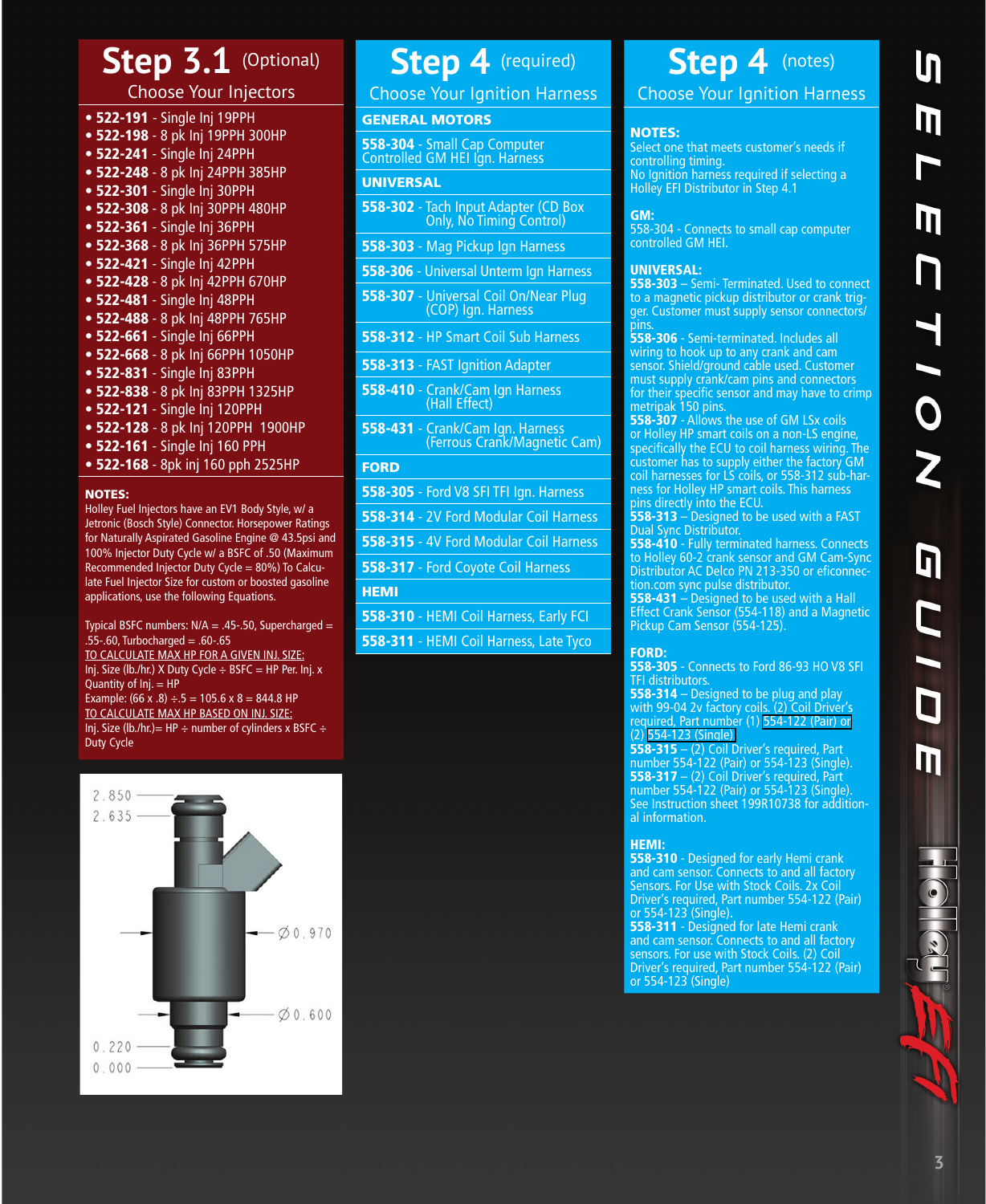# **Step 4.1** (optional)

Choose Your Ignition

## C-N-P COIL AND DRIVERS:

| 554-112 - Four Channel Coil Driver<br>w/ Harness |  |
|--------------------------------------------------|--|
| 554-122 - Eight Channel Coil Drivers*            |  |

554-123 [- Four Channel Coil Drivers](https://www.holley.com/554-123)

# 556-112 [- HP Smart Coil\\*](https://www.holley.com/556-112)

### NOTES:

554-112 – Designed for driving "Dumb"<br>coils on C-N-P swap applications. One module can drive 4 "Dumb" coils. Wiring harness with ECU Pins included. 554-122 -  $(2)$  Four Channel Coil Drivers – Designed to drive two wire "Dumb" Coils. **554-123** – (1) Four Channel Coil Driver. Designed to drive two wire "Dumb" Coils. 556-112 – Requires Sub Harness –<br>[558-312.](https://www.holley.com/558-312) If running over 7,500RPM or 5.0Ms Dwell, refer to instruction sheet 199R10698 for additional information. Will support up to 5.5-6HP per Cubic Inch.

#### HOLLEY EFI DUAL SYNC DISTRIBUTORS:

\*If Selecting a Holley EFI Dual Sync Dis- tributor, NO Ignition Harness is required.

# GENERAL MOTORS

| 565-104 - BBC Tall Deck Billet Dual Sync<br><b>Distributor</b><br>565-106 - Oldsmobile Billet Dual Sync<br><b>Distributor</b><br>565-107 - Pontiac Billet Dual Sync<br><b>Distributor</b><br><b>FORD</b><br>565-101 - SBF 351w Billet Dual Sync<br><b>Distributor</b><br>565-102 - SBF 302 Billet Dual Sync<br><b>Distributor</b><br>565-105 - Ford FE Billet Dual Sync<br><b>Distributor</b><br>565-110 - Ford 351C, 400M, 429-460<br><b>Billet Dual Sync Distributor</b><br><b>CHRYSLER/MOPAR</b><br><b>565-103</b> - Chrysler RB Wedge Billet Dual<br>Sync Distributor<br>565-108 - Chrysler SB Billet Dual Sync<br><b>Distributor</b><br>565-109 - Chrysler 383-400 B-series |  | 565-100 - SBC/BBC Billet Dual Sync<br><b>Distributor</b> |
|----------------------------------------------------------------------------------------------------------------------------------------------------------------------------------------------------------------------------------------------------------------------------------------------------------------------------------------------------------------------------------------------------------------------------------------------------------------------------------------------------------------------------------------------------------------------------------------------------------------------------------------------------------------------------------|--|----------------------------------------------------------|
|                                                                                                                                                                                                                                                                                                                                                                                                                                                                                                                                                                                                                                                                                  |  |                                                          |
|                                                                                                                                                                                                                                                                                                                                                                                                                                                                                                                                                                                                                                                                                  |  |                                                          |
|                                                                                                                                                                                                                                                                                                                                                                                                                                                                                                                                                                                                                                                                                  |  |                                                          |
|                                                                                                                                                                                                                                                                                                                                                                                                                                                                                                                                                                                                                                                                                  |  |                                                          |
|                                                                                                                                                                                                                                                                                                                                                                                                                                                                                                                                                                                                                                                                                  |  |                                                          |
|                                                                                                                                                                                                                                                                                                                                                                                                                                                                                                                                                                                                                                                                                  |  |                                                          |
|                                                                                                                                                                                                                                                                                                                                                                                                                                                                                                                                                                                                                                                                                  |  |                                                          |
|                                                                                                                                                                                                                                                                                                                                                                                                                                                                                                                                                                                                                                                                                  |  |                                                          |
|                                                                                                                                                                                                                                                                                                                                                                                                                                                                                                                                                                                                                                                                                  |  |                                                          |
|                                                                                                                                                                                                                                                                                                                                                                                                                                                                                                                                                                                                                                                                                  |  |                                                          |
|                                                                                                                                                                                                                                                                                                                                                                                                                                                                                                                                                                                                                                                                                  |  |                                                          |
|                                                                                                                                                                                                                                                                                                                                                                                                                                                                                                                                                                                                                                                                                  |  | <b>Billet Dual Sync Distributor</b>                      |

NOTE: Holley EFI Dual Sync Distributors are designed to be Plug and Play with any of the Holley EFI Main Harnesses that are NOT Coyote/Hemi or LS Specific.

# **Step 4.1** (optional)

Choose Your Ignition

| HOLLEY EFI CRANK/CAM SYNCS: |  |
|-----------------------------|--|
| GENERAL MOTORS CRANK SYNC   |  |

556-102 [- SB Crank Sensor mounting kit](https://www.holley.com/556-102)

- 556-103 [BB Crank Sensor mounting kit](https://www.holley.com/556-103)
- 556-109 [SBC/BBC 8 1/2" 60-2 Crank](https://www.holley.com/556-109)  trigger wheel
- 556-110 [60-2 SBC Crank Trigger Kit](https://www.holley.com/556-110)  (Sensor Included)
- 556-111 [60-2 BBC Crank Trigger Kit](https://www.holley.com/556-111)  (Sensor Included)
- 556-113 [BBC 8" 36-1 Crank Trigger Kit](https://www.holley.com/556-113)  (Sensor Included)

556-116 [- SBC 8" 36-1 Crank Trigger Kit](https://www.holley.com/556-116)

## GENERAL MOTORS CAM SYNC (SENSOR INCLUDED)

- 556-114 [BBC Standard Cam Height](https://www.holley.com/556-114)  – Cam Sync Kit
- 556-119 [SBC Standard Cam Height](https://www.holley.com/556-119)  – Cam Sync Kit
- 556-120 [BBC +.400 Raised Cam Height](https://www.holley.com/556-120)  – Cam Sync Kit
- 556-121 [BBC +.600 1." Raised Cam](https://www.holley.com/556-121)  Height – Cam Sync Kit

# UNIVERSAL CRANK SYNC

- 556-106 [5" 60-2 Crank trigger wheel](https://www.holley.com/556-106)
- 556-107 [6" 60-2 Crank trigger wheel](https://www.holley.com/556-107)
- 556-108 [7-3/4" 60-2 Crank trigger wheel](https://www.holley.com/556-108)
- 556-125 [8" 36-1 Universal Crank](https://www.holley.com/556-125)  Trigger Wheel
- 556-126 [7.25" 36-1 Universal Crank](https://www.holley.com/556-126)  Trigger Wheel

# UNIVERSAL CAM SYNC

556-123 [- Universal Cam Sync Kit](https://www.holley.com/556-123)  (Sensor Included)

## FORD

556-115 [- SBF 7.25" 36-1 Crank Trigger](https://www.holley.com/556-115)  Kit (Sensor Included)

## **SENSORS**

# FLYING MAGNET TARGET

- 554-118 [Hall Effect 3/4" 16, MSD](https://www.holley.com/554-118)  "Flying Mag." Replacement
- 554-125 [Hall Effect Cam Sync M12x1](https://www.holley.com/554-125)
- 554-127 [Hall Effect Cam Sync M12x1](https://www.holley.com/554-127)  – W/ Flying Magnet Target
- 554-126 [Flying Magnet Target](https://www.holley.com/554-126)  – 1/4"-20 x 3/8"\*

# FERROUS TARGET

- 554-117 Hall Effect 60-2 [Replacement Sensor](https://www.holley.com/554-117)
- 554-124 [Hall Effect M12x1 Ferrous](https://www.holley.com/554-124)  Target, 36-1 Replacement

# Step 4.1 (notes)

Choose Your Ignition

# NOTES:

Choose all that apply to your customer.

554-117 - Hall Effect Sensor designed for a ferrous metal (Magnetic Steel) target, such [as a Holley 60-2 or 36-1 Crank Trigger Wheel.](https://www.holley.com/554-117)  Could also be used as a Cam Trigger Sensor. (Push-in Style)

554–118 - Hall Effect Crank sensor designed as a drop–in sensor replacement for flying magnet crank trigger setups using a  $\frac{3}{4}$ " – 16 [threaded magnetic sensor. This sensor is a Hall](https://www.holley.com/554-118) Effect sensor, meaning it outputs a square wave signal, which is ideal for use with most Electronic Fuel Injection Systems. This sensor is to only be used with a trigger wheel with "flying magnets" such as MSD Crank Trigger Wheels. It does not detect a ferrous steel target

554-124 - Hall Effect Sensor designed for a ferrous metal (Magnetic Steel) target, such [as a Holley 60-2 or 36-1 Crank Trigger Wheel.](https://www.holley.com/554-124)  Could also be used as a Cam Trigger Sensor. (M12x1 Thread Pitch)

554-126 – Flying Magnet Target Only. Re[quires compatible sensor such as part number](https://www.holley.com/554-126)  [554-125.](https://www.holley.com/554-125)

554-125/127 - Hall Effect sensor designed for [flying ma](https://www.holley.com/554-125)[gnet Cam Sync setups using a M12x1](https://www.holley.com/554-127) threaded magnetic sensor. This sensor is a Hall Effect sensor, meaning it outputs a square wave signal, which is ideal for use with most Electronic Fuel Injection Systems. This sensor comes with a "Flying Mag" Target (1/4"-20 x 3/8" Thread) It does not detect a ferrous steel target

**556-113/116** – Designed for use on early [model SB](https://www.holley.com/556-113)[C/BBC applications with a standard](https://www.holley.com/556-116)  ATI or Fluidamper "style" balancer up to 7 ¼" Diameter.

**556-115** - Designed for use on SBF appli[cations with a standard ATI or Fluidamper](https://www.holley.com/556-115)  "style" balancer up to 7 ¼" Diameter.

# **Step 5** (optional) DOMINATOR ECU ONLY

Choose Your Transmission Control

GENERAL MOTORS

558-405 [- 4L60/80E Harness](https://www.holley.com/558-405)

# **FORD**

558-470 [- 4R70W/AODE Harness](https://www.holley.com/558-470)

# Notes:

558-405 [- Fully terminated harness for](https://www.holley.com/558-405)  GM 4L60E/65E/80E transmissions. When utilized with a 4L60E Verify it has a 12pin connector (`95 – Up). This harness is not intended to work with `94 and earlier 4L60 Transmissions. 558-470 [– Ford 4R70W/AODE Trans](https://www.holley.com/558-470)mission Harness (`98 – Up)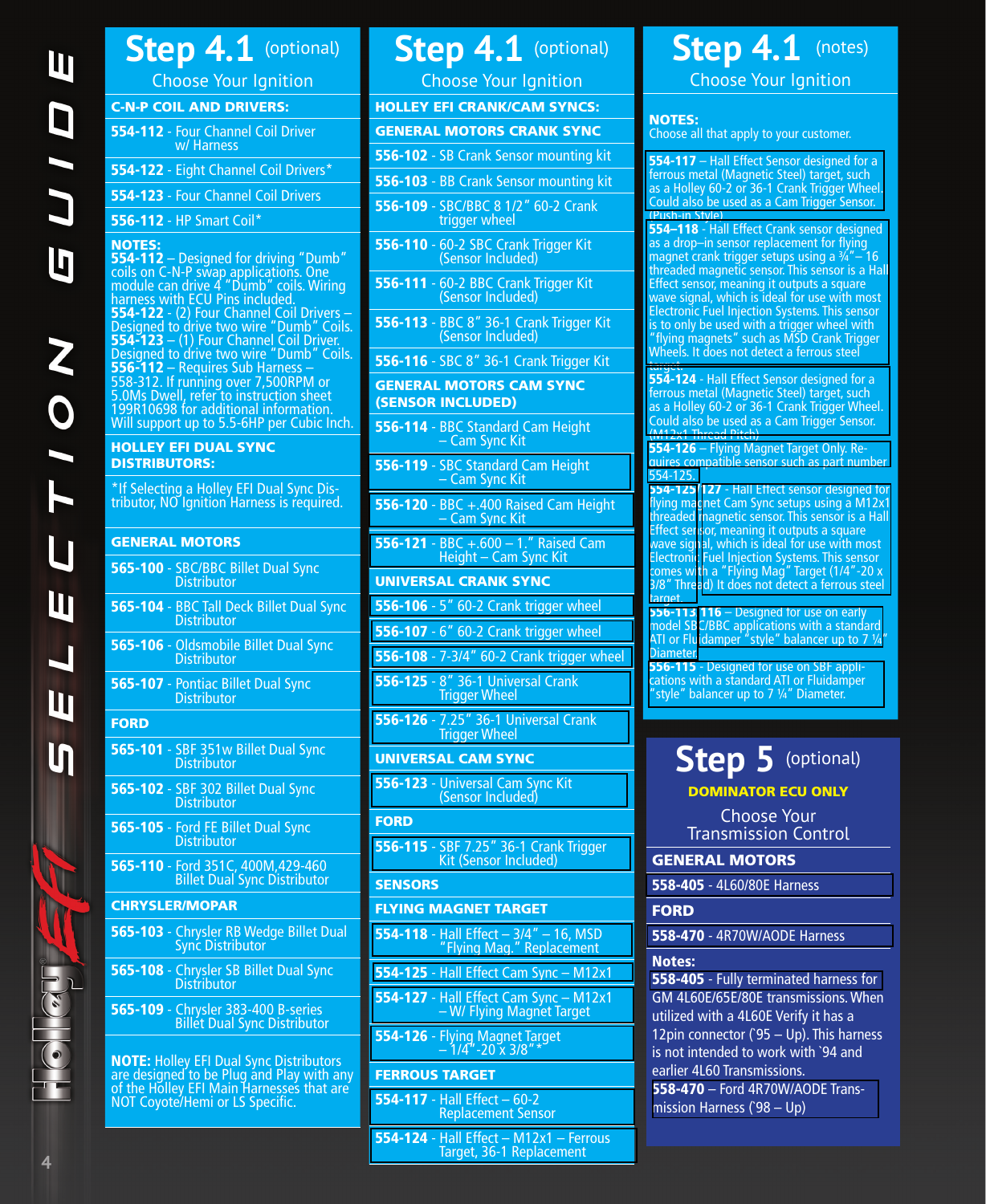# **Step 6** (optional)

# DOMINATOR ECU ONLY

Choose Your Throttle Body/Drive-By-Wire Control

## GENERAL MOTORS

| SENEIVAE IVIOTORJ                                              |
|----------------------------------------------------------------|
| <b>558-406 - GM DBW Harness</b><br>(6 Pin TB Connector)        |
| 558-411 - Dual GM DBW Harness<br>(6 Pin TB Connector)          |
| 558-429 - GM DBW Harness - Early<br>Truck (8 Pin TB Connector) |
| <b>FORD</b>                                                    |
| 558-422 - Ford Coyote DBW Harness                              |
| <b>HEMI</b>                                                    |
| 558-417 - Hemi DBW - Early Pedal                               |
| 558-418 - Hemi DBW - Late Pedal                                |
| 558-437 - Hemi DBW Harness - 2013+                             |
| 558-450 - Dual DBW Hemi - Late Pedal                           |

## NOTES:

The following part numbers should be available through your local dealership. GM applications only work with the following throttle bodies and DBW pedal assembly

### APPROVED GM THROTTLE BODIES:

| GM Part # - <b>12570800</b>                      |
|--------------------------------------------------|
| GM Part # - 12570790                             |
| GM Part # - 12580760                             |
| GM Part # - <b>12580195</b>                      |
| GM Part # - 12605109                             |
| GM Part # - 12629992                             |
| <b>GM THROTTLE PEDAL ASSEMBLIES:</b>             |
| GM Part # - <b>10379038</b>                      |
| Lokar Part # - <b>BDBW-GM02</b>                  |
| <b>APPROVED FORD THROTTLE BODIES:</b>            |
| Ford Part # - 7R3Z 9E926-AA (GT500)              |
| Ford Part # - BR3E-9F911-AB (Coyote)             |
| Ford Part # - BR3Z-9F836-D (Coyote)              |
| <b>FORD THROTTLE PEDAL ASSEMBLIES:</b>           |
| Ford Part # - <b>BR3Z-9F836-C</b> (Coyote)       |
| Ford Part # - BR3Z-9F836-D (Coyote)              |
| <b>APPROVED CHRYLSER THROTTLE BODY</b><br>(DBW): |
|                                                  |

Chrysler Part # - 04591847

CHRYSLER PEDAL ASSEMBLIES:

Chrysler Part # - 0486 1708 (558-417 Specific)

Chrysler Part # - 0486 1714 (558-418 Specific)

# **Step 7 (optional)** Choose your Auxiliary Harness

534-199 [- Wideband Oxygen Sensor](https://www.holley.com/534-199)  Extension Cable, 4'

558-400 [- J1A/B I/O Cnctr. Dom & HP](https://www.holley.com/558-400)

558-401 - J2A Cnctr. & Harness, [#2 wide band, Dom only](https://www.holley.com/558-401)

558-402 [- J2B Cnctr. & Harness, Dom only](https://www.holley.com/558-402) 558-403 [- J3 Cnctr. & Harness, Dom only](https://www.holley.com/558-403)

558-404 [- J4 Cnctr. & Harness, Dom only](https://www.holley.com/558-404)

558-408 [- J2-J4 Cnctr. Kit, Dom only](https://www.holley.com/558-408)

## NOTES:

558-400 [- Connects into Main Harness Input/](https://www.holley.com/558-400) Output Connector (8 pin metripak). Loose lead wires. 558-401 - Includes J2A ECU connector with fully terminated #2 wide band oxygen sensor cabling. Comes with loose lead wires for all [other input connections \(qty 23\). ECU pins are](https://www.holley.com/558-401)  pre-crimped. 558-402 - Includes J2B ECU connector. In[cludes all output connection wires \(qty 16\).](https://www.holley.com/558-402) ECU pins are pre-crimped. 558-403 - Includes J3 ECU connector. Includes [all input and output connection wires \(qty 17\).](https://www.holley.com/558-403)  ECU pins are pre-crimped. (Not available in DBW Throttle Body Applications) 558-404 - Includes J4 ECU connector. Includes [all input and output connection wires \(qty 26\).](https://www.holley.com/558-404)  ECU pins are pre-crimped. (Not available in Trans Control Applications) 558-408 – Contains J2-J4 connectors and pins, no wiring. [Requires ECU Pin Crimping Tool –](https://www.holley.com/567-100) 567-100.

| Step 7.1 (optional)                                    |
|--------------------------------------------------------|
| Choose your                                            |
| <b>Auxiliary Accessories</b>                           |
| 554-111 - 40 Amp Solid State Relay                     |
| 554-128 - Transbrake Input<br><b>Protection Module</b> |
| 567-100 - ECU Pin Crimp Tool                           |
| 558-407 - Multi Map Selector                           |
| 558-409 - Sealed 7' USB Cable                          |
| 558-438 - Sealed 15' USB Cable                         |
| <b>NOTES:</b>                                          |

554-111 – This solid state relay has a maxi[mum continuous current draw of 40 Amps.](https://www.holley.com/554-111) 558-407 – Four position key switch that allows the user to select from 4 stored [calibrations without the need of a laptop.](https://www.holley.com/558-407)  DOMINATOR ECU ONLY.

554-128 – This device that allows for an [ECU input to be safely connected directly to](https://www.holley.com/554-128)  the +12V side of the transbrake solenoid. This device protects the ECU input from damaging flyback voltage which occurs when the transbrake is released. Not using this device will cause damage to the ECU over time.

# **Step 8 (required)**

Choose your Wideband Sensor 554-100 [- NTK Wideband Sensor](https://www.holley.com/554-100)

554-101 [- Bosch Wideband Sensor](https://www.holley.com/554-101)

# Notes:

A Holley EFI Wideband is required for Closed Loop.

## Oxygen sensor recommendation:

The NTK sensor is recommended when using leaded or methanol fuels, high exhaust and forced induction applications or for highest precision feedback.

# **Step 8.1 (optional)** Choose additional sensors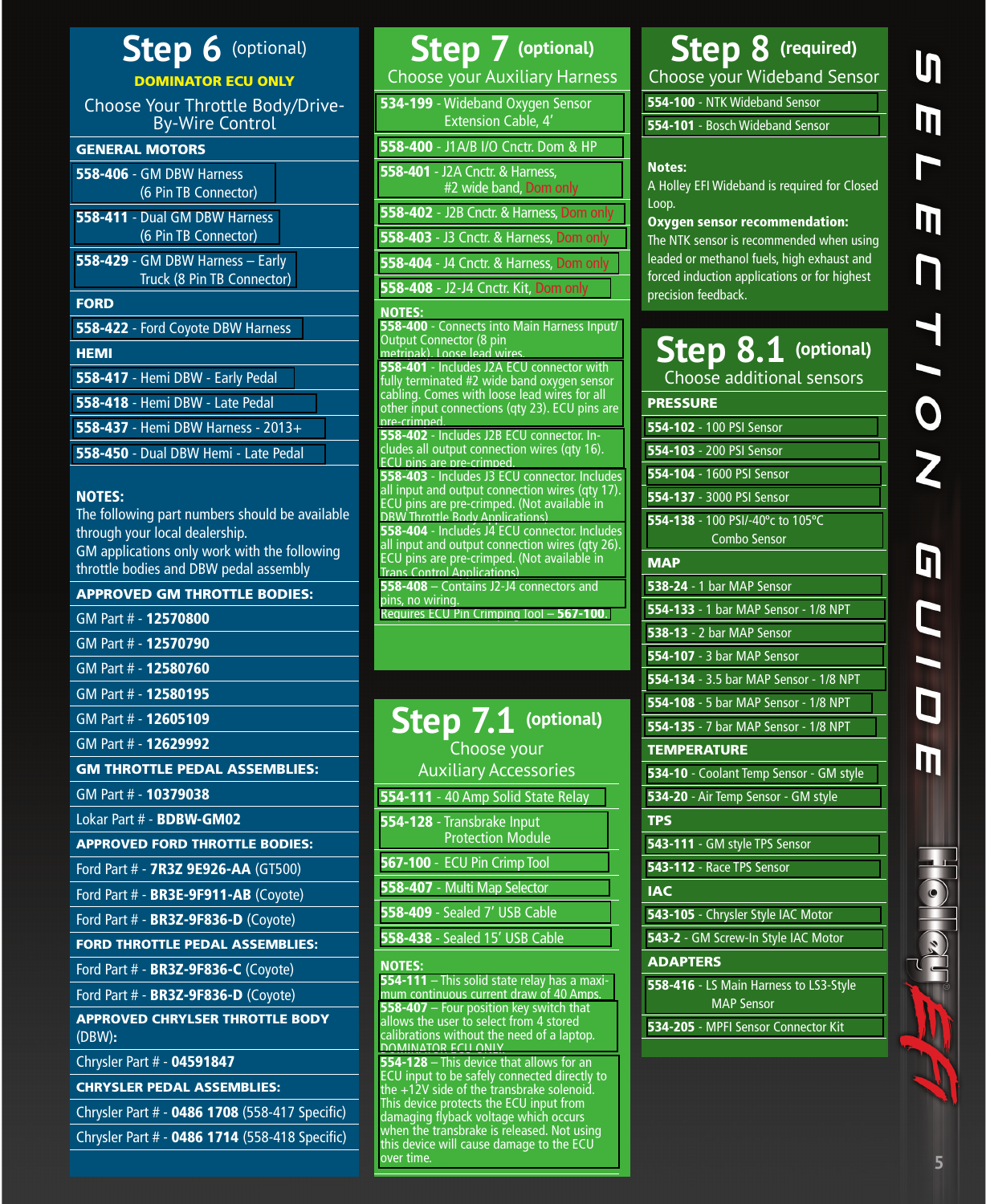# **Step 8.1** NOTES: Choose additional sensors

#### NOTES:

Choose all that apply to your customer 534-205 – Includes pins, seals, and con[nectors for: MAP/IAC/TPS/CTS/IAT – Gm](https://www.holley.com/534-205)  3 Round TPS, Chrysler 4 Flat IAC, 3 pin Weather-Pack MAP.

534-213 - Includes pins, seals, and con[nectors for: MAP/IAC/TPS/CTS/IAT – GM 4](534-213)  Square IAC, GM 3 Flat TPS, 3 pin Weather-Pack MAP.

#### 554-102/103/104/107/108/112 – Come with short pigtail connector for sensor. 554-102/103/104/108/133/134/137–

These stainless steel sensors have a [1/8"-27NPT thread pitch. They are also not](https://www.holley.com/products/fuel_systems/fuel_injection/fuel_injection_components/sensors/)  designed to be rigidly mounted. 543-105 – Used on 112-577,112-578,112- 587,112-588 and 112-602 Holley 4bbl MPFI Throttle Bodies.

543-111 – Used on 112-577,112-578,112- [587, and 112-588 Holley 4bbl MPFI Throttle](https://www.holley.com/543-111/)  Bodies.

543-112 [– Used on the 112-602 Holley 4bbl](543-112) MPFI Throttle Body.

558-416 – LS Main Harnesses have a MAP sensor connector designed for use with [an LS1/2 style MAP sensor. This adapter is](558-416)  required when utilizing a LS3 style MAP Sensor.

# **Step 9 (optional)**

Choose your Power adder Accessories

## BOOST CONTROL

557-200 [- 3 Port Solenoid Valve](https://www.holley.com/557-200)

## **NITROUS**

554-111 [- Nitrous Solenoid Driver](https://www.holley.com/554-111)

#### WATER METH

- 554-115 Peak and Hold Module, [Water/Meth - Can drive up to](https://www.holley.com/554-115)  (2) 1000CC nozzles
- 557-100 [Pump Can supply up to](https://www.holley.com/557-100)  (3) 1000CC nozzles
- 557-101 [Installation Kit](https://www.holley.com/557-101)
- 557-106 [Solenoid/Nozzle](https://www.holley.com/557-106)  1000CC to 800HP
- 557-107 [Water Injection Filter](https://www.holley.com/557-107)

#### NOTES:

554-111 - The nitrous solenoid driver is REQUIRED when progressively controlling nitrous oxide solenoids. It can be used for non-progressive nitrous to replace a standard relay. Requires a [PWM - \(ground\) output. One per stage,](https://www.holley.com/554-111)  40A max each. Not rated for continuous duty PWM. 554-115 - Required to drive a water/methanol solenoid if there is not an extra injector driver available. [Notes: For a complete water meth. kit, a](https://www.holley.com/554-115)  pump, installation kit, filter and solenoid nozzle of the appropriate size is required. A peak and hold module may be required when using an HP ECU.

# **Step 10 (optional)** Choose your Display

# **Step 11** (optional) Choose your Fuel System

## DROP-IN SOLUTIONS

12-130 - 255LPH Drop-In Retrofit EFI [Module Return Style w/Hydramat](https://www.holley.com/12-130)

12-131 - 255LPH Drop-In Retrofit EFI [Module Returnless Style w/Hydramat](https://www.holley.com/12-131)

12-132 [- 450LPH Drop-In Retrofit EFI](https://www.holley.com/12-132) Module Return Style w/Hydramat

12-133 - 450LPH Drop-In Retrofit EFI [Module Returnless Style w/Hydramat](12-133)

#### EXTERNAL SOLUTIONS

**600HP NATURALLY ASPIRATED @43PSI – GASOLINE**

**380HP FORCED INDUCTION @60PSI – GASOLINE**

12-600 [- HP™ Billet In-Line pump](12-600)

12-846 - HP™ Billet Fuel Pressure [regulator, EFI By-Pass - 40-70 psi](https://www.holley.com/12-846)

162-554 - 175 GPH HP™ Billet Fuel Filter -8AN – 10 Micron

162-564 - 175 GPH HP™ Billet Fuel Filter -8AN – 100 Micron